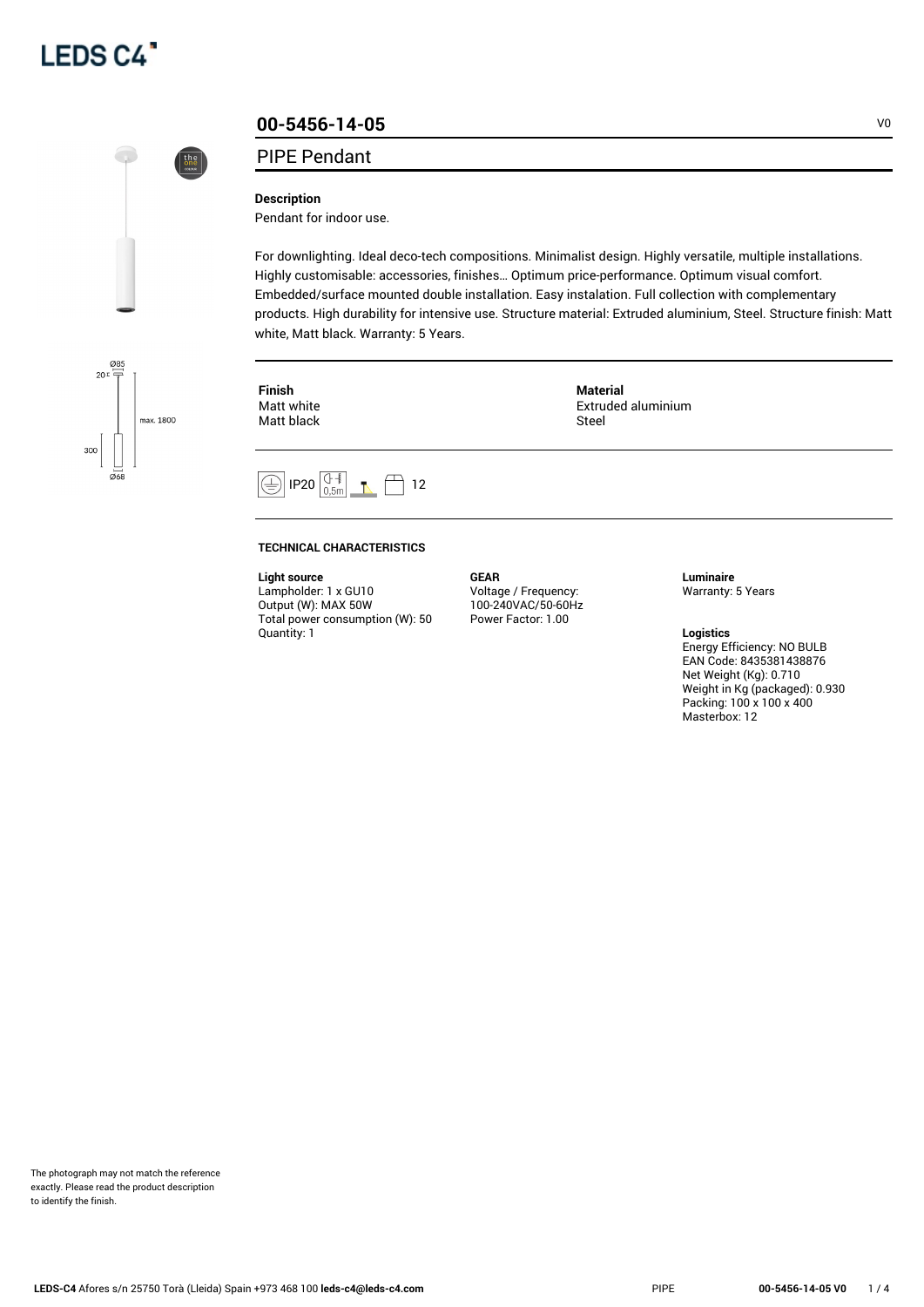

#### **OPTIONAL ACCESSORIES**



#### **71-5456-14-14**

Structure material: Aluminium Dimensions: 85 x 146 x 51 Net Weight (Kg): 0.095



#### **71-0073-05-05**

Structure material: Steel Dimensions: 68 x 0 x 20 Net Weight (Kg): 0.045



#### **71-0073-14-14**

Structure material: Steel Dimensions: 68 x 0 x 20 Net Weight (Kg): 0.045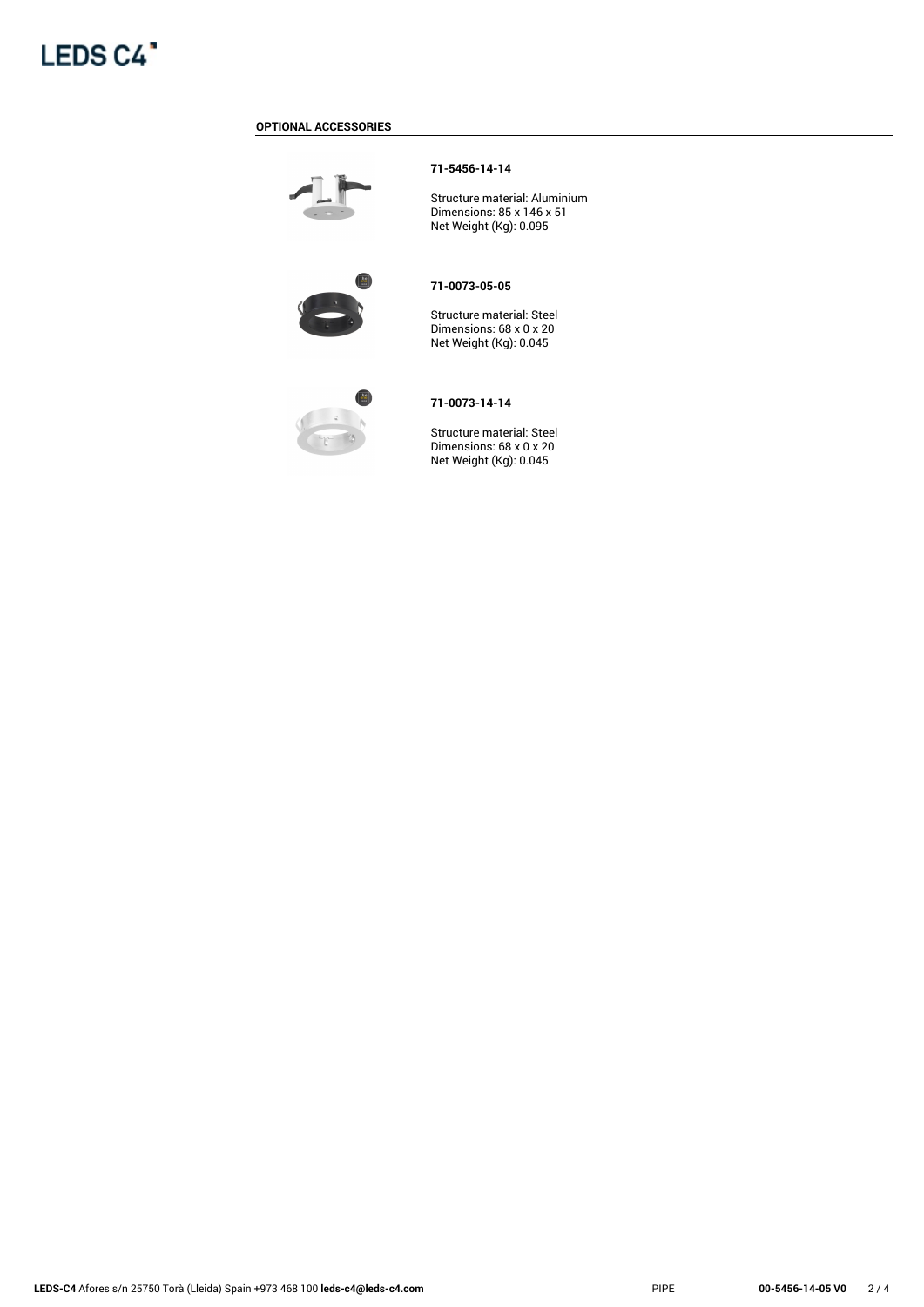

13-11-2018